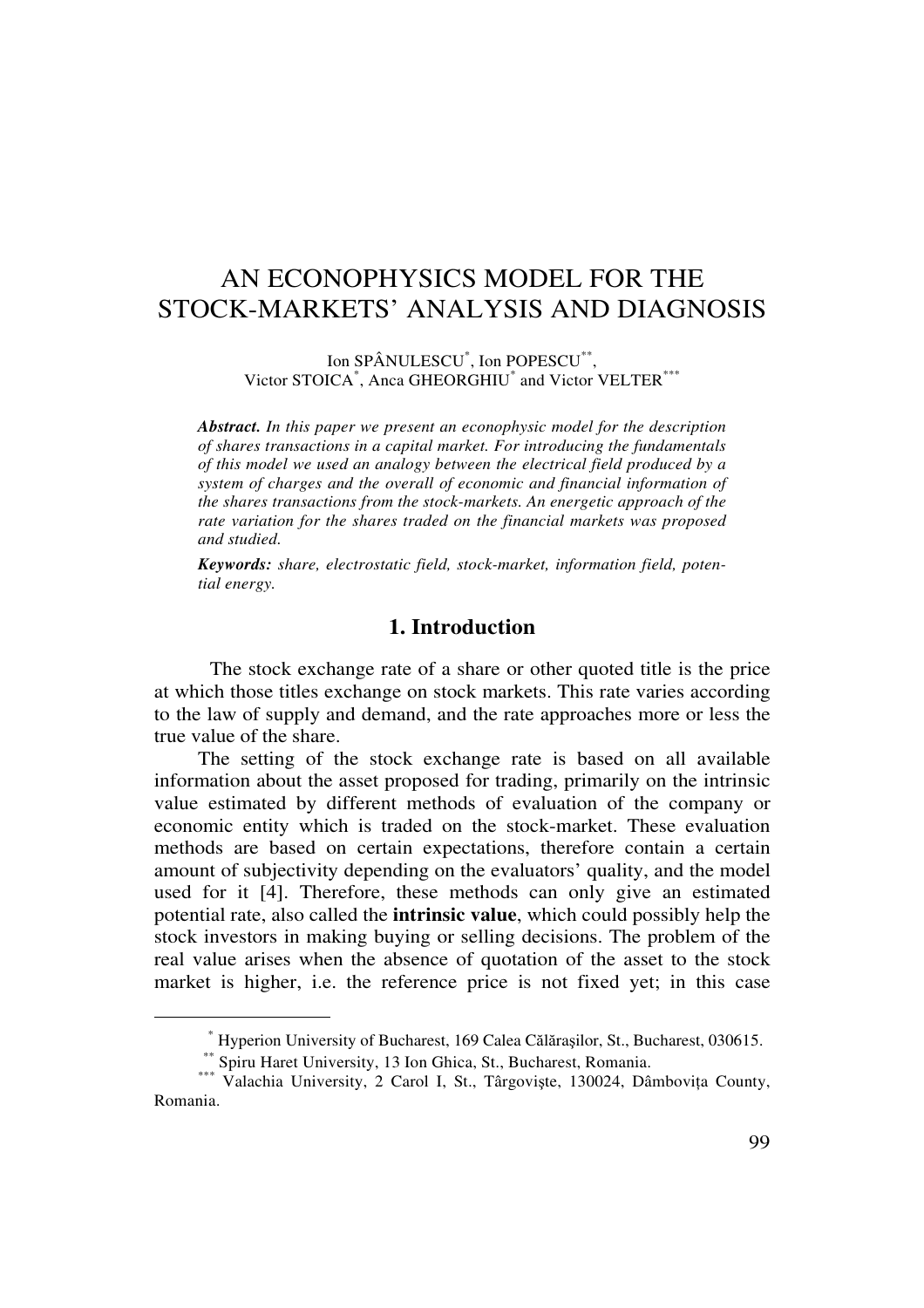theoretical estimates may serve as a basis for negotiation when taking into account for trading.

In this article, we propose a theoretical model to estimate rate of the share and its evolution over time depending on supply and demand. This model is based on the similarity between an electrostatic field – symbollizing the stock-market (or field) and the electrical charges which symbollizes all the assemble of the economic information about the transactioned shares.

#### **2. The Stock-Markets' Electrostatic Model**

The market value of a share at a certain time *t* is an average, steady value, as determined in the negotiated market transactions. The principle followed is that of ensuring counterpart; according to this principle the purchase orders sent to a higher price and the sell orders submitted at a lower price than the market price have their chances of implementing. The accumulation/aggregation of the purchase orders is made from the highest to the lowest rate; the aggregation of the sales orders is made in reverse; the buying and selling orders to the market are primarily/mainly taken into account and are executed at the market rate which is the balance rate (value) at a certain time, when the number is comparable to the offered one.

The aggregate evolution of the securities rates on a certain market means the range of values taken by the stock market-rates aggregated in a certain time period subjected to observation on daily basis or in a one day stock-market session (Fig. 1,*c*).

Let's consider the shares  $X_i$  of a company  $C$  listed on any stock exchange market.

Suppose that on day  $z + 1$ , the stock rate of the shares  $X_i$  increases from 950 monetary units (m.u.) to 1,000 m.u. This growth rate is determined by the establishment of equilibrium between the supply and request/demand at a higher level, thus moving the rate from 950 m.u. on the day *z* to 1,000 m.u. on the day  $z + 1$ . On the day  $z + 2$ , the rate goes up again to a value of 1,100 m.u. and so on.

We consider the range of scalar values of equilibrium of the rate of share  $X_i$  as similar to an electrostatic field  $E_i$  produced by the charge  $+q_i$ symbolizing – in economic terms – all the economic information (price, volume, type of share and so on) about the share  $X_i$  (Fig. 1,*a*,*b*).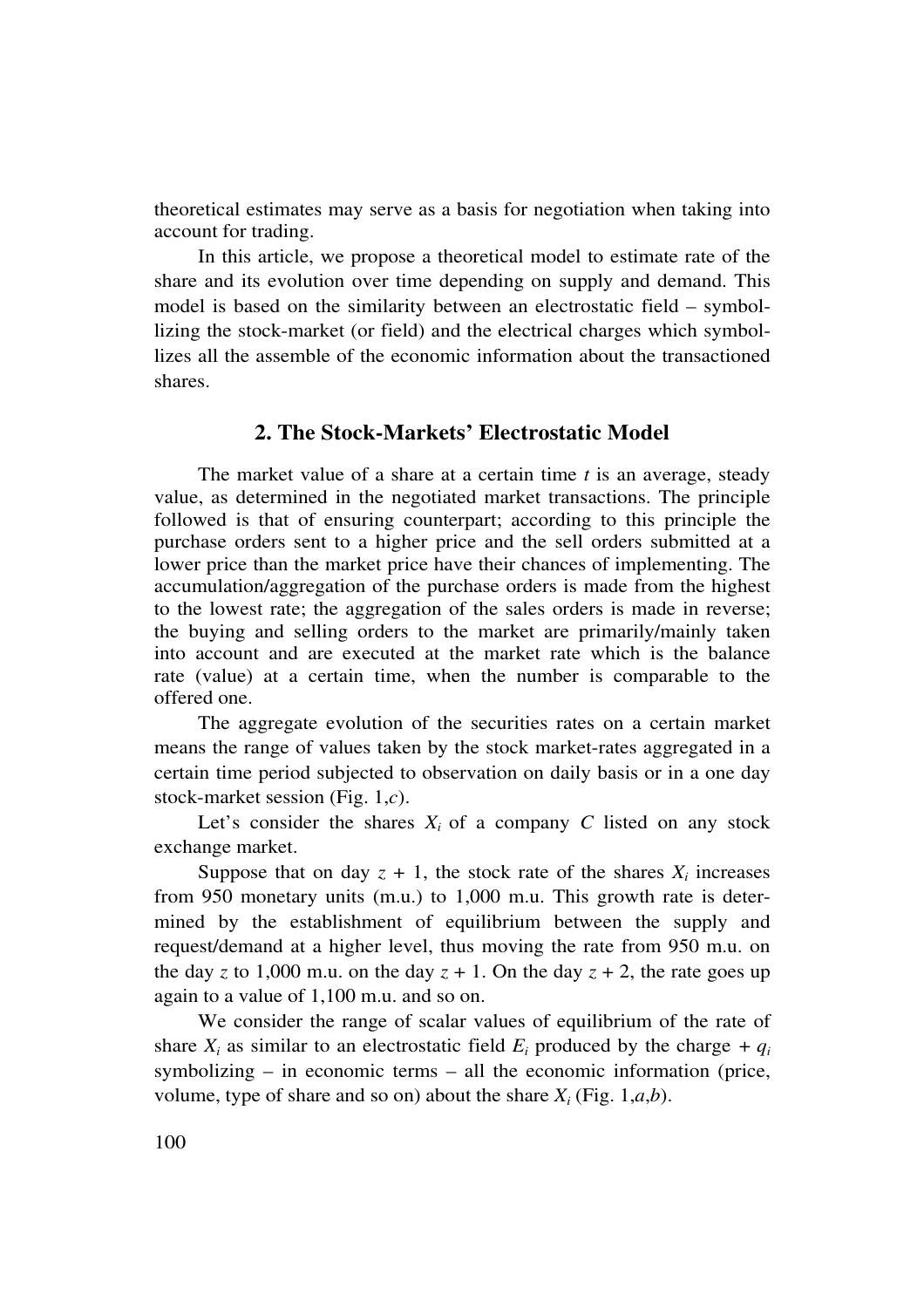This can be generalized considering that all information about all shares traded in the stock market  $A$ , are sources  $a_i$  for an information field  $E_b$  symbolizing the whole capital market (Fig. 1,*c*).



**Figure 1.** a) Electrostatic field created by electrical change  $+q_i$ ; b) Electrostatic field created by electrical charges system *q*1, *q*2, …*qn*; c) The stock-market information field created by  $a_1, a_2, \ldots, a_n$  information sources.

As the electrostatic field, the stock-market information field is a force field whose value is proportional to field intensity, *E*. For example, in physics the electrical force  $F_e$  is [1]:

$$
F_e = q_0 E \tag{1}
$$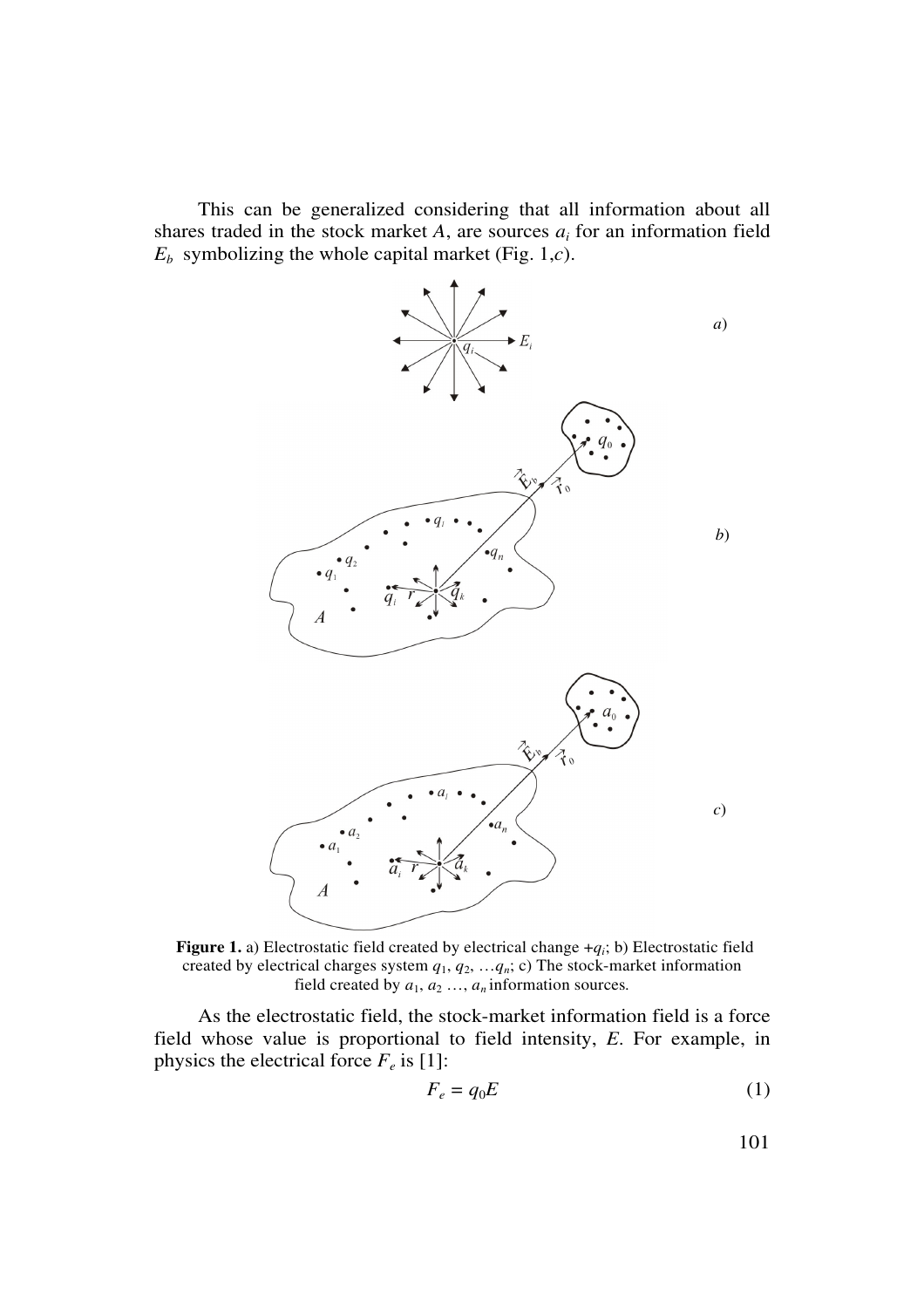where  $q_0$  represents  $a_n$  electrical charge. Similarly, the force of the stock-market quotation of shares,  $F<sub>b</sub>$  is given by the law of supply and request, and can be expressed similar to (1):

$$
F_b = R = aE_b \tag{2}
$$

where *a* represents , the charge" of the point symbolizing the **equilibrium value** of a share  $X_i$  in the information field.

As in physics, to keep a material particle or electrical charge in a fixed point, the electrical force  $F_e = qE$  is compensated by a mechanical force  $F_m$ , in the stock-market field acts the law of supply and demand, similar to the law of action and reaction in physics (Fig. 2,*a*).

The electrostatic field created by the charges  $q_1, q_2, \ldots, q_n$ , interacts with the charge  $q_0$  located at the distance  $r_0$  (Fig. 1,*b*) through the Coulomb type electrical force (1) where  $F_e$  is given by Coulomb's Law [1]:

$$
F_e = \frac{1}{4\pi\epsilon_0} \frac{q_0 \sum_{j=1}^{n} q_j}{r_0^2}.
$$
 (3)

The total charge Q inside the region A is given by the sum  $\sum_{n=1}^{\infty}$ *j j q* , 1 and  $1/4\pi\varepsilon_0$  represents the proportionality constant expressed in the International System of units used in electricity [1]. Comparing the equations (1) and (3), we obtain the equation for the electrical (or electrostatic) field:

$$
E = \sum_{1}^{n} \frac{1}{4\pi\epsilon_0} \frac{q_j}{r_0^2}
$$
 (4)

or:

$$
E = k \frac{Q}{r_0^2}.
$$
 (5)

In Eq. (5)  $Q$  represents the total charge from region  $A$  and  $r_0$  is the distance between the region *A* which creates the field *E* and the point  $P_0$ where is located the charge  $q_0$  that the field interacts with (Fig. 1,b). We notice that the fields' intensity, thus the influence over  $q_0$  charge is smaller as the distance between the point  $P_0$  and the region *A* is larger (Fig. 1,*c*).

Similarly, with Eq. (5) we can write equation for the stock-market information field  $E_b$  (Fig. 1,*c*):

$$
E_b = k_b \frac{Q_b}{r_0^2} \tag{6}
$$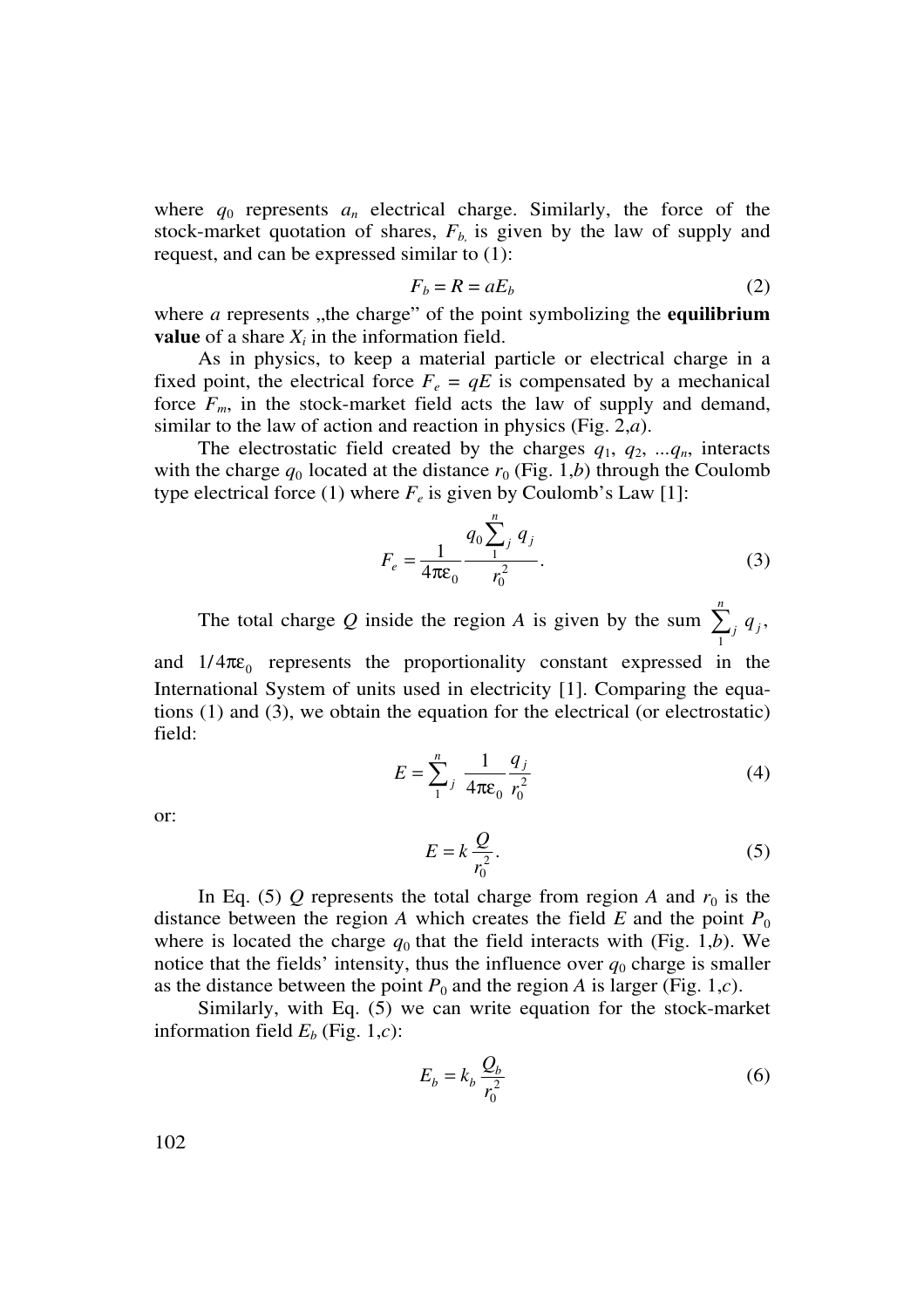where  $r_0$  represents the so called information, "distance" between the field produced by the figurative points that represent the information "charges" for the shares contained by a market *A* (Fig. 1,*c*) and other share on another market located at the informational "distance"  $r_0$  (Fig. 1,*c*). It is obvious that this "distance" will be as longer as big are the difference between the economic and financial information about "the shares", like the difference between the energy or oil shares and the financial shares for banks or investment funds and so on [2].

Analyzing the region *A* from figure 1,*c*, we can see that the information distances *r* between the same type of shares (financial or banking, for example) are much shorter, so their interaction with the stock-market field is much stronger and the fields' intensity is much higher:

$$
E_b = k_b \frac{Q_b}{r^2} \tag{7}
$$

because, as seen in figure 1,*b*,*c*, we have  $r \ll r_0$ . In this latter case, considering the fields' interaction  $E_b$  with the  $q_i$  charge from within the (stock-market) region *A*, the force of the share given by the equation:

$$
F_k = k_b \frac{q_i Q}{r^2} \tag{8}
$$

is much stronger because of much smaller information "distances" *r* comparing with distance  $r_0$ .

## **3. The Energetic Approach of the Stock-Market Rate**

As is known in physics, the fields' forces can produce mechanical work when acting on a material point or electrical charge *q* on a finite distance ∆*S* etc.:

$$
L = F\Delta S. \tag{9}
$$

The electrostatic field *E* created by the  $+q$  charge, will interact with a test-charge  $+q_0$  with a rejection force  $F_e = q_0 E$  seeking to push away the positive  $+q_0$  charge. For the  $+q_0$  charge to remain motionless (in electrostatic terms, standing) is necessary to action with a mechanical force  $F_m$  equal and opposite with the electrical force  $F_e$  of the electric field i.e. (Fig. 2,*a*):  $\rightarrow$   $\rightarrow$   $\rightarrow$ 

$$
\vec{F}_m = -\vec{F}_e = -q_0 \vec{E}.
$$
 (10)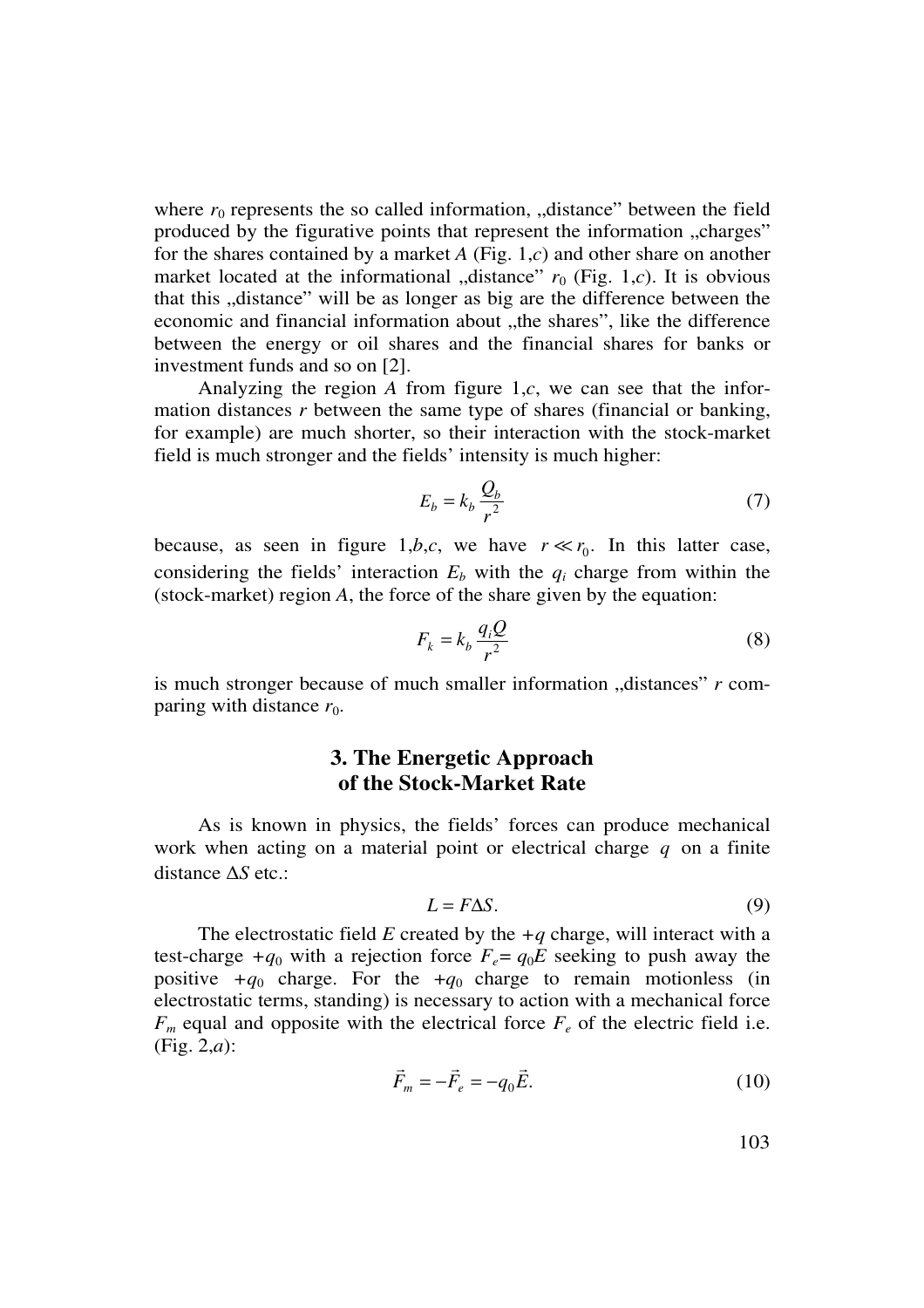



The elementary mechanical work  $dL$  done by the force  $F_m$  when the charge  $q_0$  is moving on the dl displacement (see Fig. 2,b) is given by [1]:

$$
dL = \vec{F}_m(\vec{r})d\vec{l} = -q_0\vec{E}(\vec{r})d\vec{l},
$$
\n(11)

where  $\vec{F}_m(\vec{r})$ ,  $\overrightarrow{r}$ *l*  $\rightarrow$ dl and  $\vec{E}(\vec{r})$  $\vec{r}$ are vector parameters.

The mechanical work of the force  $F_m$  between the points  $P_1$  and  $P_2$ (Fig. 2,*b*) is given by:

$$
L_{1,2} = \int_{1}^{2} dL = \int_{r_1}^{r_2} \vec{F}_m(\vec{r}) d\vec{l} = -q_0 \int_{r_1}^{r_2} \vec{E}(\vec{r}) d\vec{l}.
$$
 (12)

Taking the axes origin in the center of the source-charge  $+q$  and taking into account the expression (4) will find (following the calculations see [1], p. 39), the equation for the mechanical work:

$$
L_{1,2} = -q_0 \frac{q}{4\pi\epsilon_0} \int_{r_1}^{r_2} \frac{dr}{r^2} = \frac{qq_0}{4\pi\epsilon_0} \left(\frac{1}{r_2} - \frac{1}{r_1}\right)
$$
(13)

or:

$$
L_{1,2} = kq_0 q \left(\frac{1}{r_2} - \frac{1}{r_1}\right).
$$
 (14)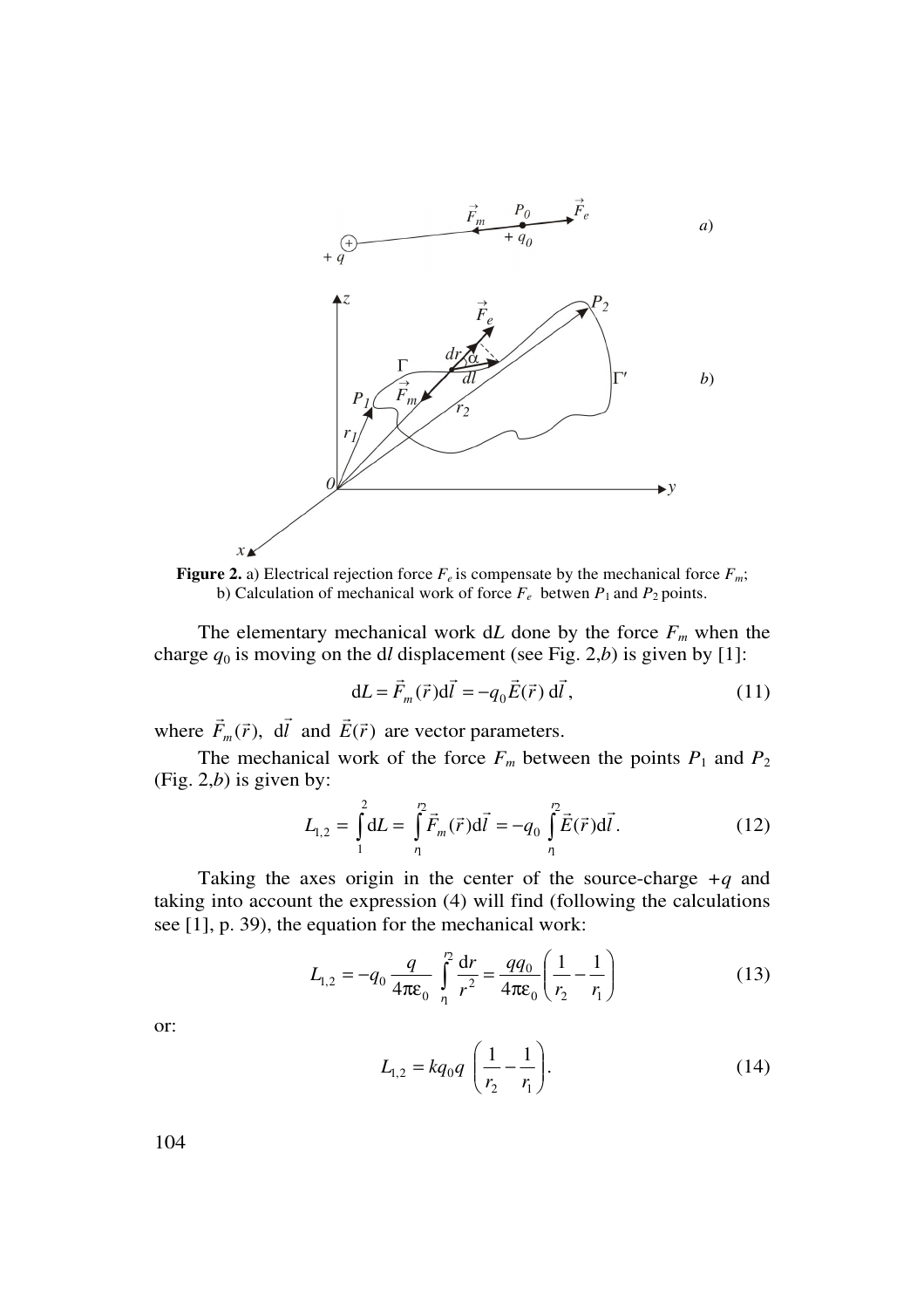The equation (14) shows that the mechanical work  $L_{1,2}$  done for the displacement of the constant charge  $q_0$  in the field created by the  $q$  charge from origin **does not depend on the path** followed between the points  $P_1$ and  $P_2$ , but only on the initial and final position, it means it depends only on the initial distance  $r_1$  and the final distance  $r_2$  between origin of axes and the point  $P_1$  and  $P_2$  respectively (Fig. 2,*b*). It is known from mechanics that such a field having this property (that the mechanical work depends only on initial and final points) is a **conservative field**, that means it possesses potential energy on whose behalf the mechanical work is carried out by the field forces.

Similarly it can be considered that the information stock-market field  $E_b$  is a conservative field where operates the law of supply and request in the stock-market. The work done by the stock-market field forces is given by an equation similar with Eq. (9):

$$
L_b = R\Delta P \tag{15}
$$

being determined by the stock-market field forces *R*, i.e. by the action of the law of request (Request = *R*) and offer and by the rate variation  $\Delta P$  of the share price.

In equation (15),  $R$  represents the stock market force  $F_b$  given by the equation (see Eq. (2)):

$$
F_b = R = aE_b \tag{16}
$$

where  $E_b$  is the information field of the equilibrium values and other information regarding the shares, and  $a$  represents the  $n$ , charge" of the point symbolizing the all information and the shares' value *X<sup>i</sup>* . The size of *R* (Request) represents the reliability degree or appreciation of the considered share that also determines the level of request *R* of the share.

Finally, under the action of the field  $E_b$ , of the force  $R$ , by raising the request and the offer, and hence the share rate (value), a stock-market ", work" is performed given by the equation (see Eq.  $(9)$ ):

$$
L_b = R\Delta P = aE_b\Delta P \tag{17}
$$

where ∆*P* represents the share's rate variation.

For the **conservative** fields, like the electrostatic field, the mechanical work performed at the movement of the charge  $q_0$  from the point  $P_1$  to the point  $P_2$  (Fig. 2,*b*) is given by the difference between the potential energies of the charge  $q_0$  in the two points, and that is [1]:

$$
L_{1,2} = W(r_2) - W(r_1)
$$
 (18)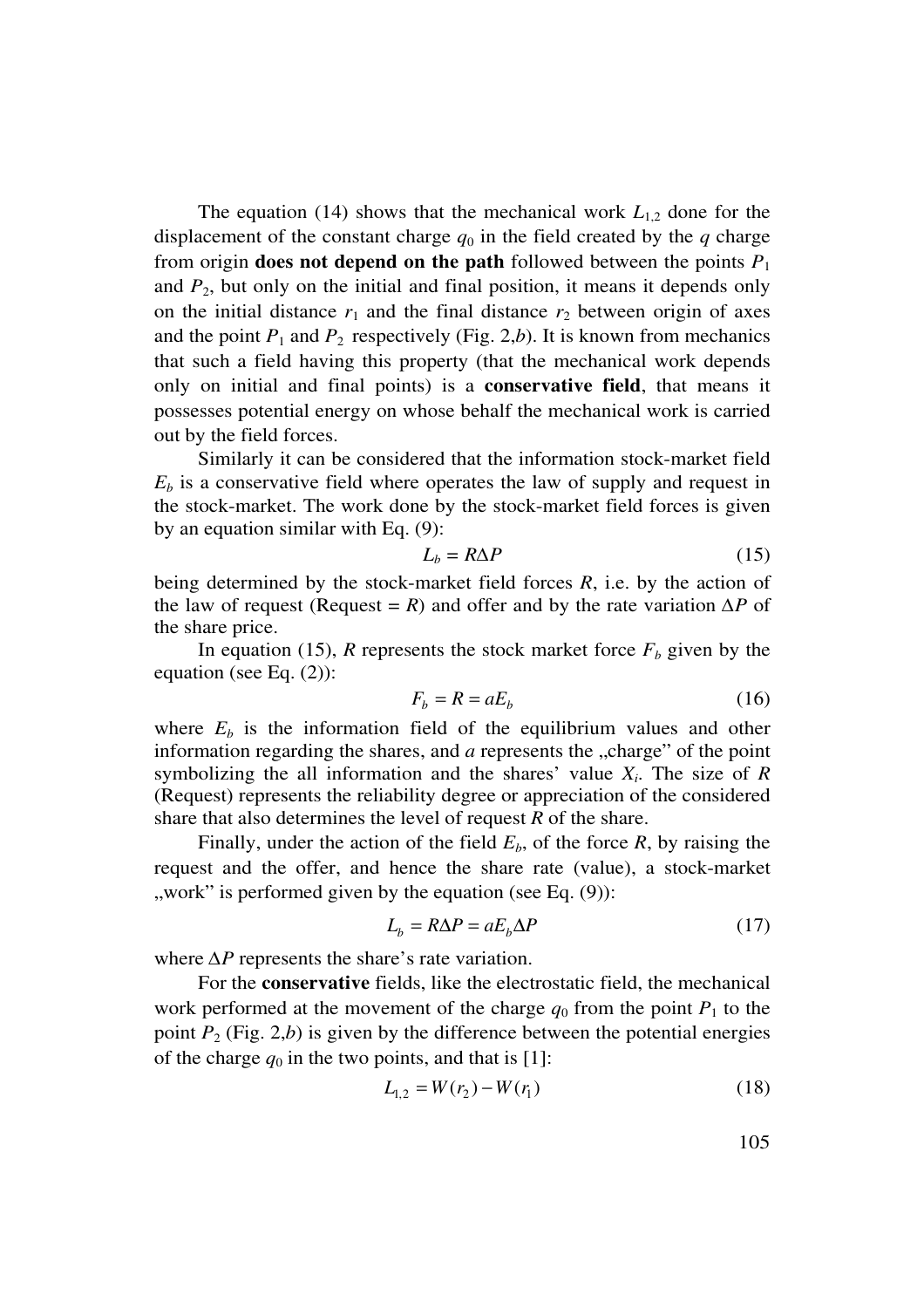where  $W(r_2)$  and  $W(r_1)$  are the potential energies of the "test" charge in the points  $P_1$  and  $P_2$  (Fig. 2,*b*). Similarly, in the stock-market a virtual point symbolizing all the information about the share  $X_i$  from a forces potential field *E<sup>b</sup>* , like the capital market, possesses the stock-market **potential energy** reflected in its price or stock-market rate increase **opportunities** on whose behalf the stock-market "mechanical" work is effectuated (Fig. 3):

$$
L_{b(1,2)} = W(v_2) - W(v_1). \tag{19}
$$

If there is a variation of the share rate, from  $v_1 = 950$  m.u. to the higher equilibrium value, for example  $v_2$  = 1000 m.u., in this case the equation (19) for the stock-market work is:



$$
L_{b(1,2)} = W(1000) - W(950).
$$

As in mechanics or electrostatics, if the stock-market rate is decreesing, there is a transformation of the potential energy in kinetic energy, and vice versa for the increasing of the rate. The maximum kinetic energy is achieved in the crush moment until reaching the minimum resistance, than the process can be resumed depending on market development of the value of the share  $X_i$  (Fig. 4).

As it can be seen in figure 4, the successive variations of the transformation of the potential energy into stock-market kinetic energy can take place several times in a one day stock-market session or in other time period represented by the graphics of the evolution of share values. The minimum value of the potential energy  $W_{pb}$  is when the shares' rate value is minimum, thus the share  $X_i$  has in that moment a low "potential". In exchange, in that moment, the kinetic stock-market energy  $E_{cb}$ , depending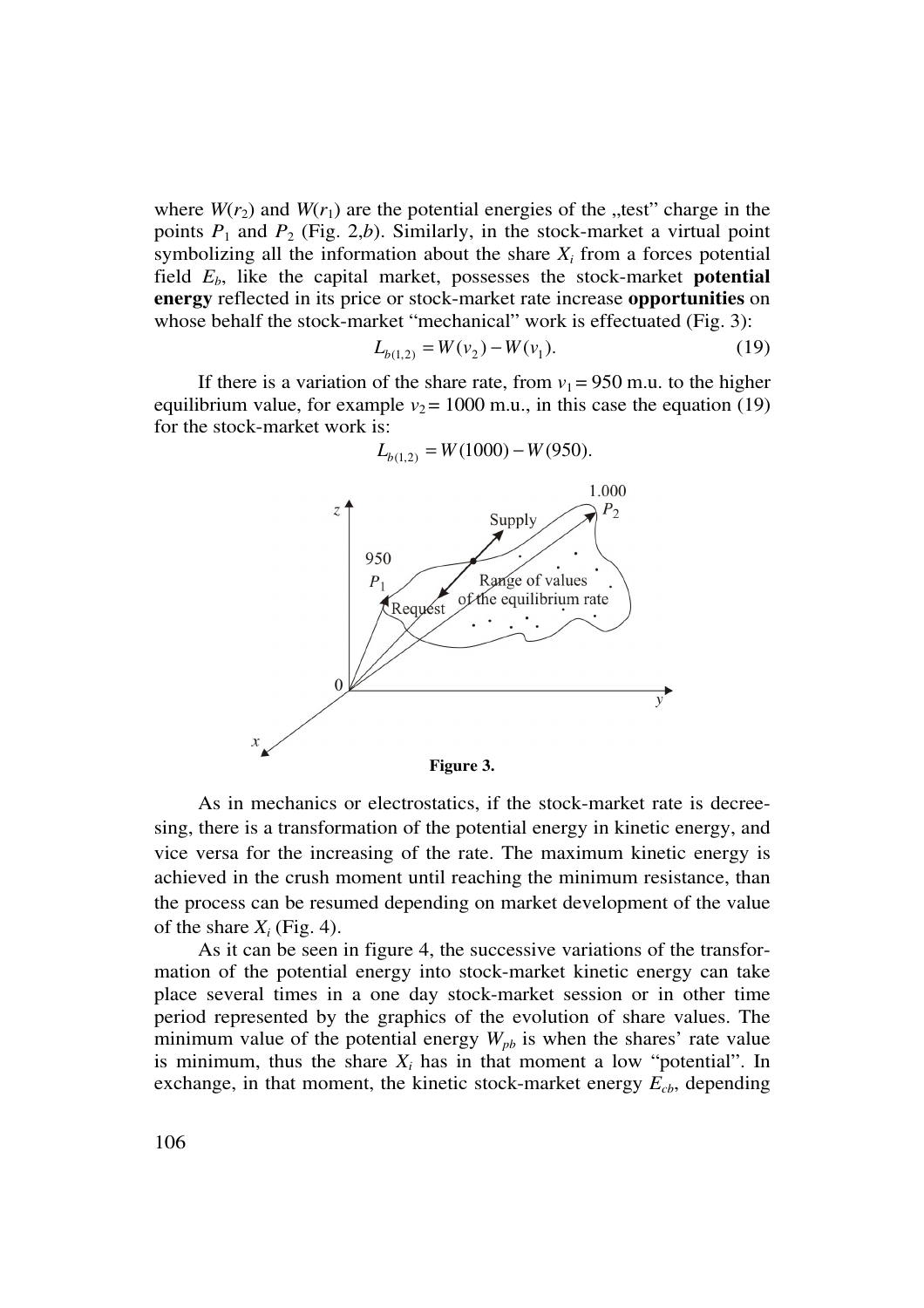to the variation (raising) **speed** of the rate and to the transaction time, is high, the shares' value can change rapidly, i.e. to increase (Fig. 4) or to begin to decrease again until it reaches a new resistance threshold of the rate.



**Figure 4.** Weekly evolution of DJI.

# **4. Conclusions**

By similarity with the electrostatic field notion, we can introduce an information field concept for modeling the stock-market shares transactions.

The stock-market information field sources are the points symbolizing the totality of economic and financial information about the shares listed at that time.

Similarly with the electrical force notion given by the equation  $F_e = qE$ , where *E* is an electric field, we propose the introduction of the notion of stock-market force equal with the request *R* or with the supply, and being proportional with the stock-market fields' intensity with an information nature, i.e.  $R = aE_b$ .

The "mechanical" work executed by the forces of the stock-market field *L<sup>b</sup>* is given by the product between the *R force, determined by the law of supply and request and by the price variation* ∆*P* (the share's rate variation), i.e.:  $L_b = R \Delta P$ .